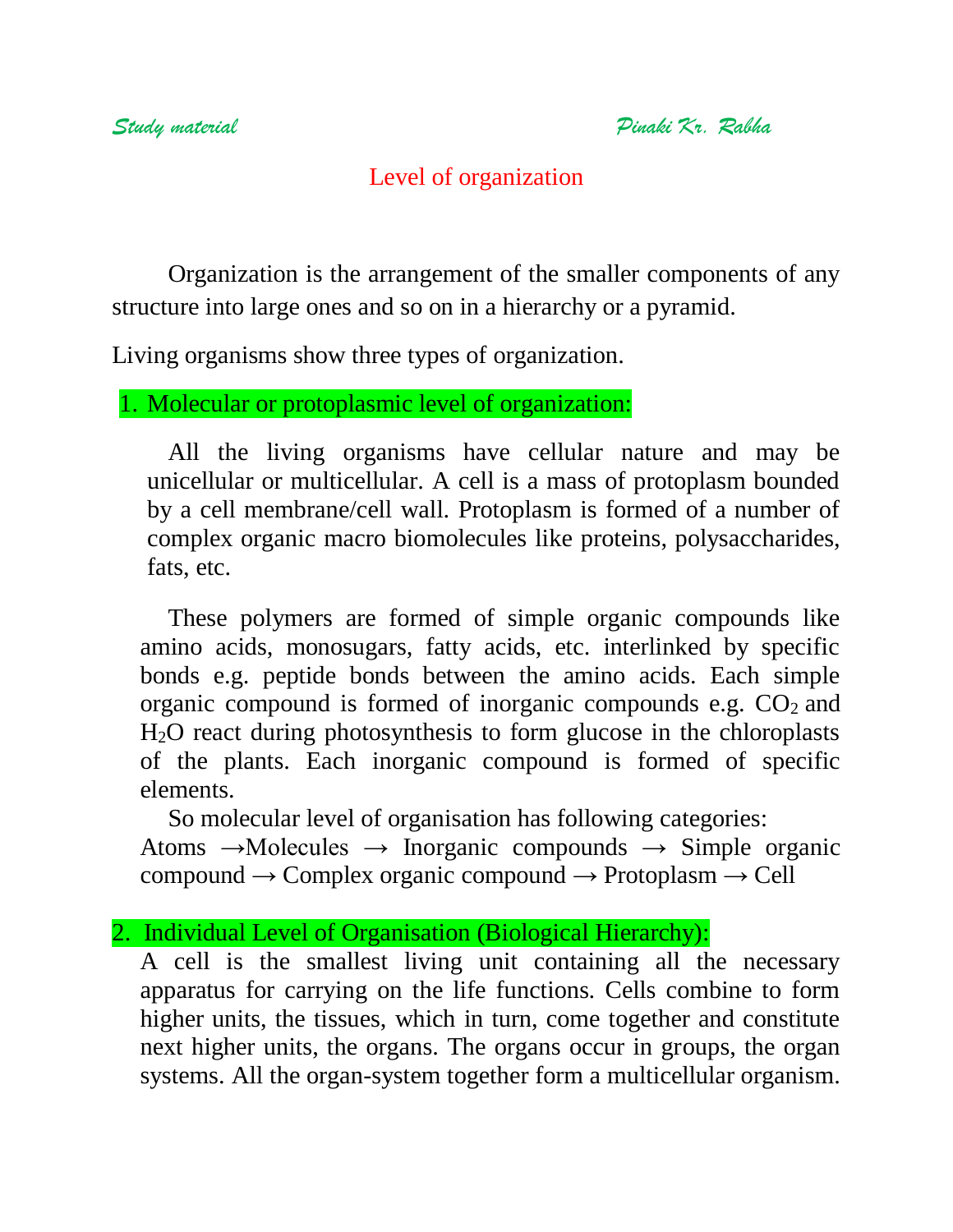So a multicellular organism with organ-system organization is with following categories:

 $Cells \rightarrow Tissues \rightarrow Organ \rightarrow Organ \rightarrow systems \rightarrow Organism$ 

3. Higher Level of Organisation (Ecological Hierarchy):

Ecological hierarchy includes a graded series of ecological categories.

Ecological hierarchy involves the following categories:

- (a) Organism.
- (b) Population.
- (c) Biotic community.
- (d) Ecosystem.
- (e) Biome.
- (f) Biosphere.

A)Organism:

- 1. It is the smallest level of ecological hierarchy.
- 2. It is most distinct and easily observable unit.
- 3. It performs all the life processes independently of those going on in other living organisms.
- 4. It always has cellular nature and may be unicellular or multicellular.
- 5. 5. It is a quantitative unit and can be counted or measured.
- 6. Organisms cannot live in isolation of one another. It shows interdependence with other biotic factors and abiotic factors of the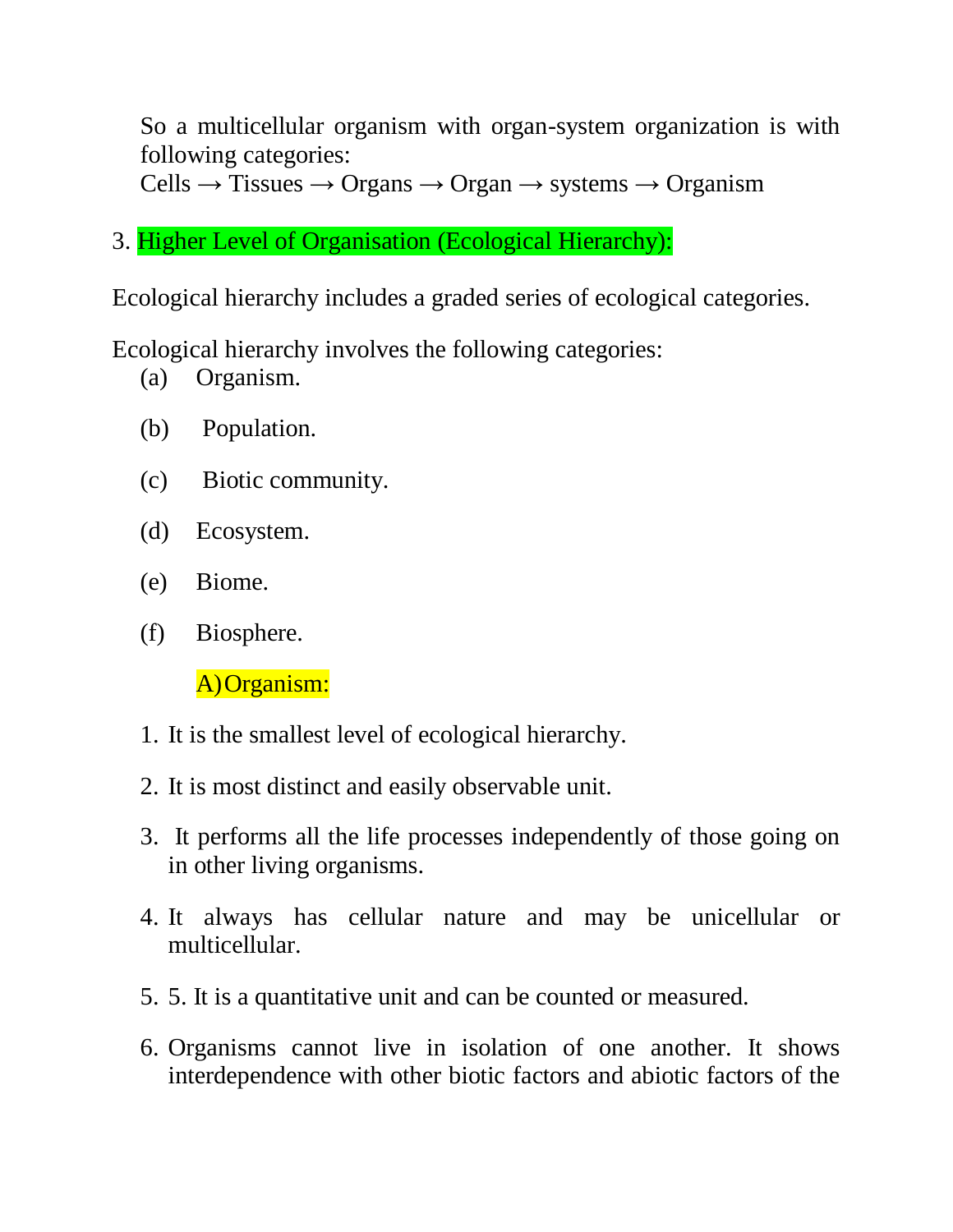environment. It derives matter and energy from the environment and expels wastes out of it for its survival.

- 7. New organisms are produced from the pre-existing organisms by the process of reproduction which may be vegetative, asexual or sexual. This ensures the 'continuity of life'.
- 8. An organism is fully adapted to its environment.
- 9. An organism has a definite life span which involves definite series of stages like birth/hatching, growth, maturity, ageing and death.

### B) Population:

A group of individuals of the same species living together in a common area at a particular time form a population of that area. All the frogs living in a giving pond constitute a population. Similarly all water hyacinth plants growing in that pond form another population. Organisms of the same kind may form several populations inhabiting different geographical areas. In a given geographical area, a population is further divisible into sub-groups called demes.

C) Biotic community:

A group of organisms belonging to several different species that live together in the same area and interact through trophic and spatial relationship to form a self- sustained unit is called a biotic community.

A biotic community has three subunits.

i. Animal Community: It is formed of all the animal populations of that area.

ii. Plant Community: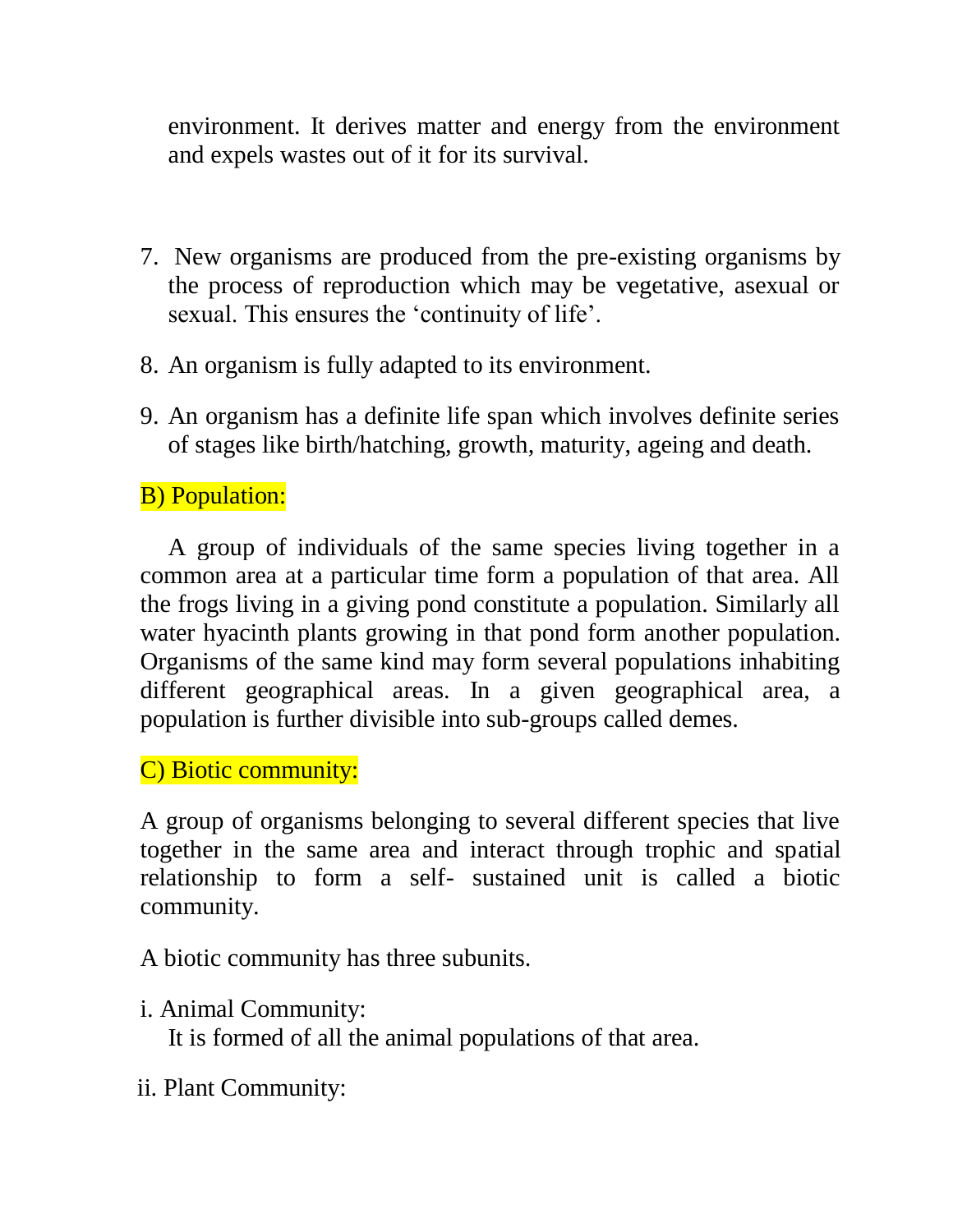It is formed of all the plant populations (herbs, shrubs, trees, climbers, etc.) of that area.

iii. Microbial Community:

It is formed of all the populations of microbes (bacteria and fungi) of that area.

A forest is an example of biotic community.

### D) Ecosystem:

The sum of the biotic and abiotic components of a particular geographical area, collectively called ecosystem. It is so as the living organisms are not independent units but depend upon one another and also draw matter and energy from their non-living environment. It is now called biogeocoenosis.

It is a stable and self-regulating system e.g. pond ecosystem, desert ecosystem etc. Abiotic substances of an ecosystem include basic inorganic and organic compounds, and climatic factors of that area, while biotic organisms of an ecosystem include the producers (e.g. plants), macro-consumers (e.g. animals) and micro- consumers or saprotrophs (e.g. bacteria and fungi). In an ecosystem, two types of components show interactions and interdependence. These ecosystems may be natural (pond, lake, forest, etc.) or artificial (a flower pot, an aquarium, space ship, etc.)

# E) Biome:

Very large ecosystem is called biomes. Variation in the intensity of light and annual variation in precipitation account for the formation of major biomes, e.g., desert, rain forest, tundra etc.

# F) Biosphere:

All the ecosystems of the world together form a biosphere, or ecosphere. In other words, biosphere consists of all the living